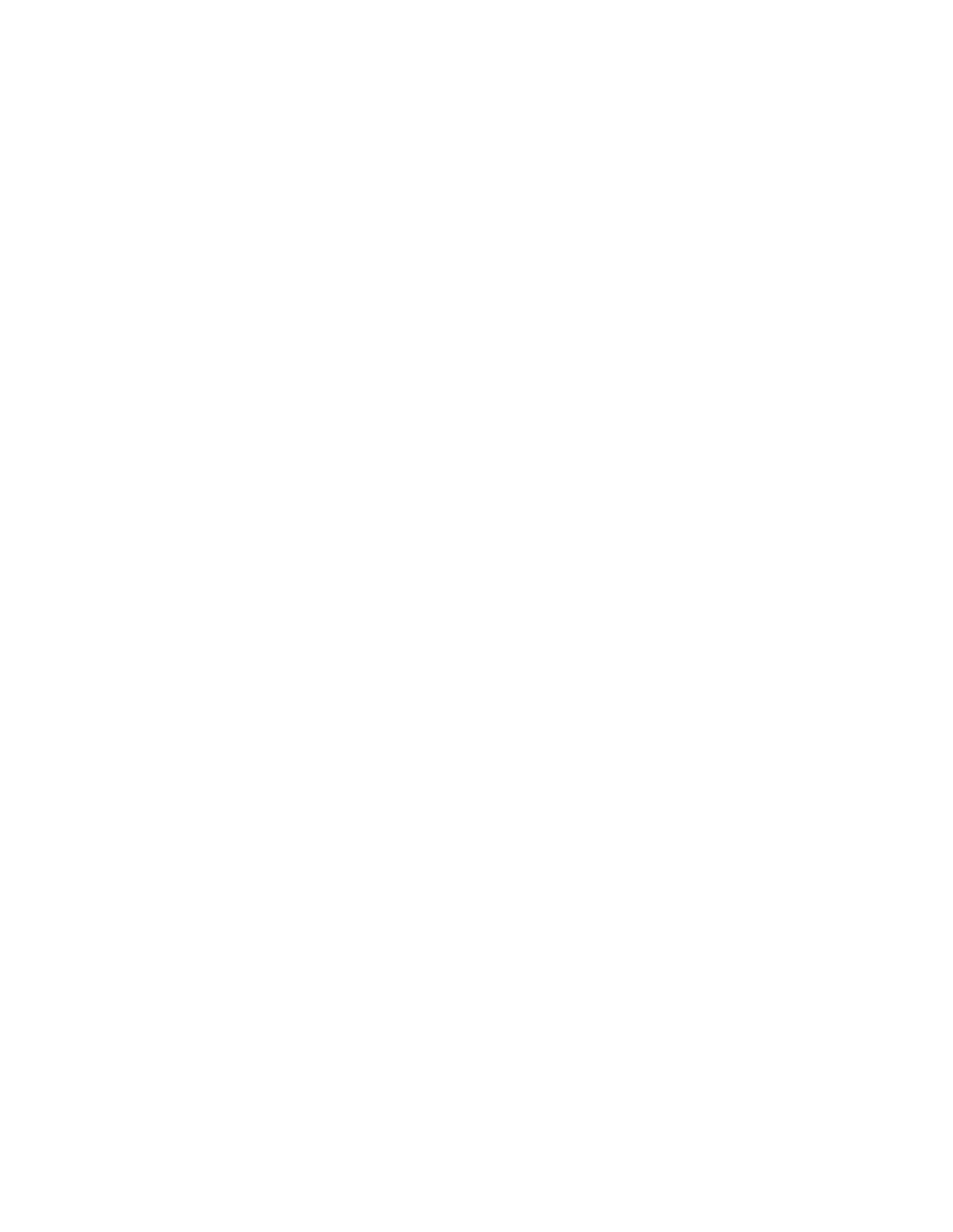# **SECTION 08365 ROLLING SERVICE DOORS - CHAIN OPERATED**

# <span id="page-2-0"></span>**PART 1 - GENERAL**

#### <span id="page-2-1"></span>1.01 SECTION INCLUDES

- A. Requirements specified in Conditions of Contract and in Division 1 form a part of this Section. Provide rolling service door work, complete as indicated, specified and required.
	- 1. Work Included in This Section:
		- a) Principal Items are:
			- (i) Rolling steel service doors.
- B. Related Work Not Included in This Section:
	- 1. Prepared openings and installation of embedded anchorages.
	- 2. Finish painting.

# <span id="page-2-2"></span>1.02 SUBMITTALS

- A. Shop Drawings and Erection Diagrams:
	- 1. Prior to fabrication or delivery, submit in accordance with Section 01300: materials, finish characteristics, construction, and fabrication details, layout and erection diagrams, and methods of anchorage to building construction.

#### <span id="page-2-3"></span>1.03 REFERENCES

- A. International Conference of Building Officials (ICBO)
	- 1. Uniform Building Code (UBC) latest edition.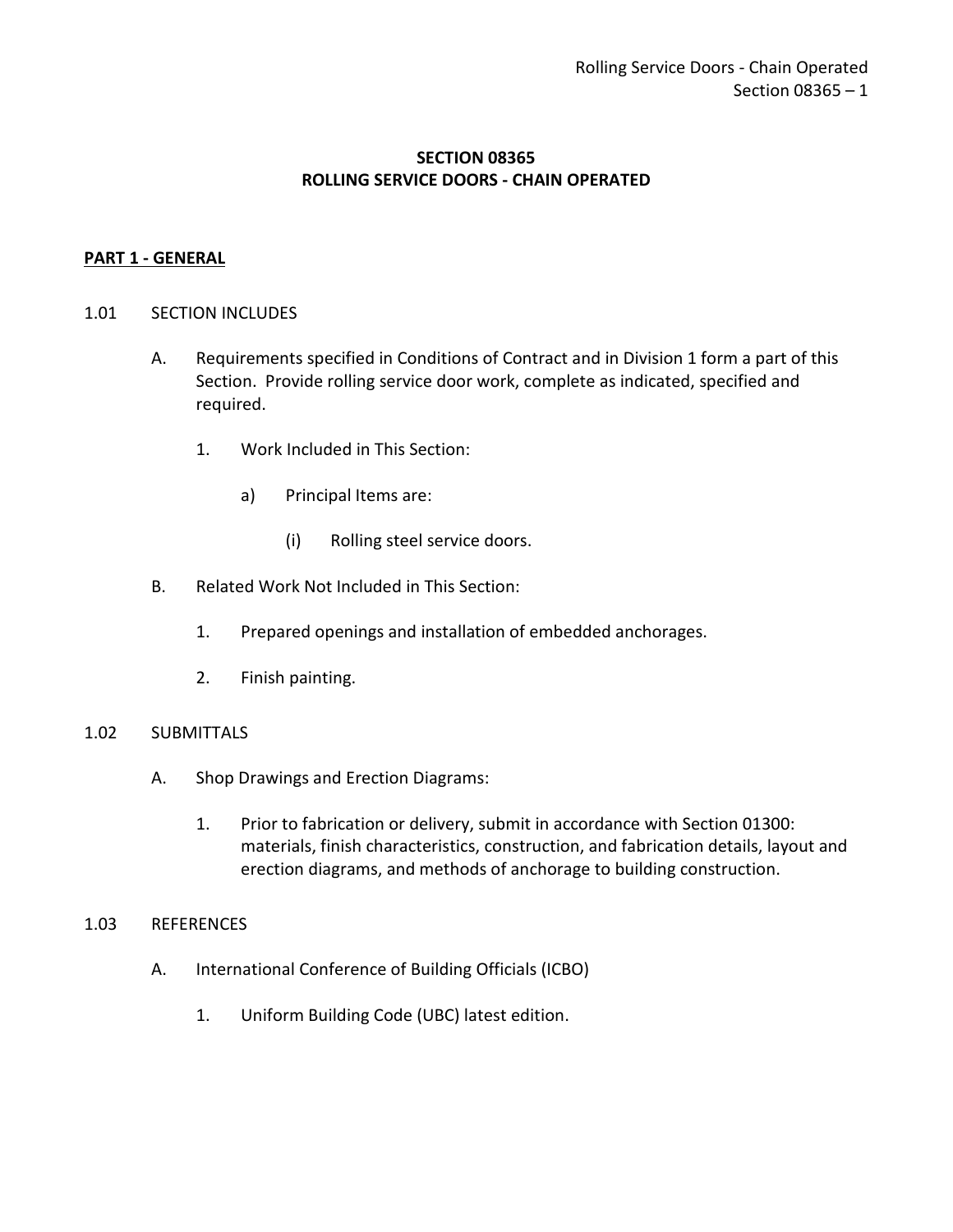# <span id="page-3-0"></span>**PART 2 - PRODUCTS**

#### <span id="page-3-1"></span>2.01 MANUFACTURERS

- A. One of the following or equal:
	- 1. The Cookson Company, model "Cookson Rolling Service Door".
	- 2. Wayne-Dalton Corp., Kinnear Division, model "Extr-Tite".

#### <span id="page-3-2"></span>2.02 ROLLING STEEL SERVICE DOOR

- A. Face-of-wall mounted and manual operated.
	- 1. Curtain:
		- a) Slates: Minimum 20 gauge galvanized steel manufacturer's standard, interlocking flat-faced slats with ends of alternate slats fitted with metal end locks to hold curtain in alignment.
		- b) Bottom Bar: Fitted with 2 equal sized steel angles minimum 1/8 inch thick, with lift handle and slide lock bolt at either end.
		- c) Weatherstripping:
			- (i) Bottom Bar: Manufacturer's standard vinyl loop-type weatherstripping.
			- (ii) Door Jambs: Manufacturer's standard vinyl extrusion seals, manufacturer's standard.
			- (iii) Hood: Manufacturer's standard vinyl air baffle.
	- 2. Guides: Formed of roll formed steel channels and angles or structural angles of sufficient depth to provide a groove of adequate depth on each jamb to hold curtain firmly in guides under design wind pressure.
	- 3. Brackets: Steel plate with permanently sealed ball bearings designed to enclose ends of coil and provide support for counterbalance pipe at each end.
	- 4. Barrel and Counterbalance Mechanism: Steel pipe of sufficient size to carry door load with maximum deflection of 0.03 inch per foot of opening width and counterbalanced by helical springs, oil tempered torsion type designed with minimum safety factor of 1.25 percent, and having cast iron barrel plugs that anchor springs to tension shaft and pipe.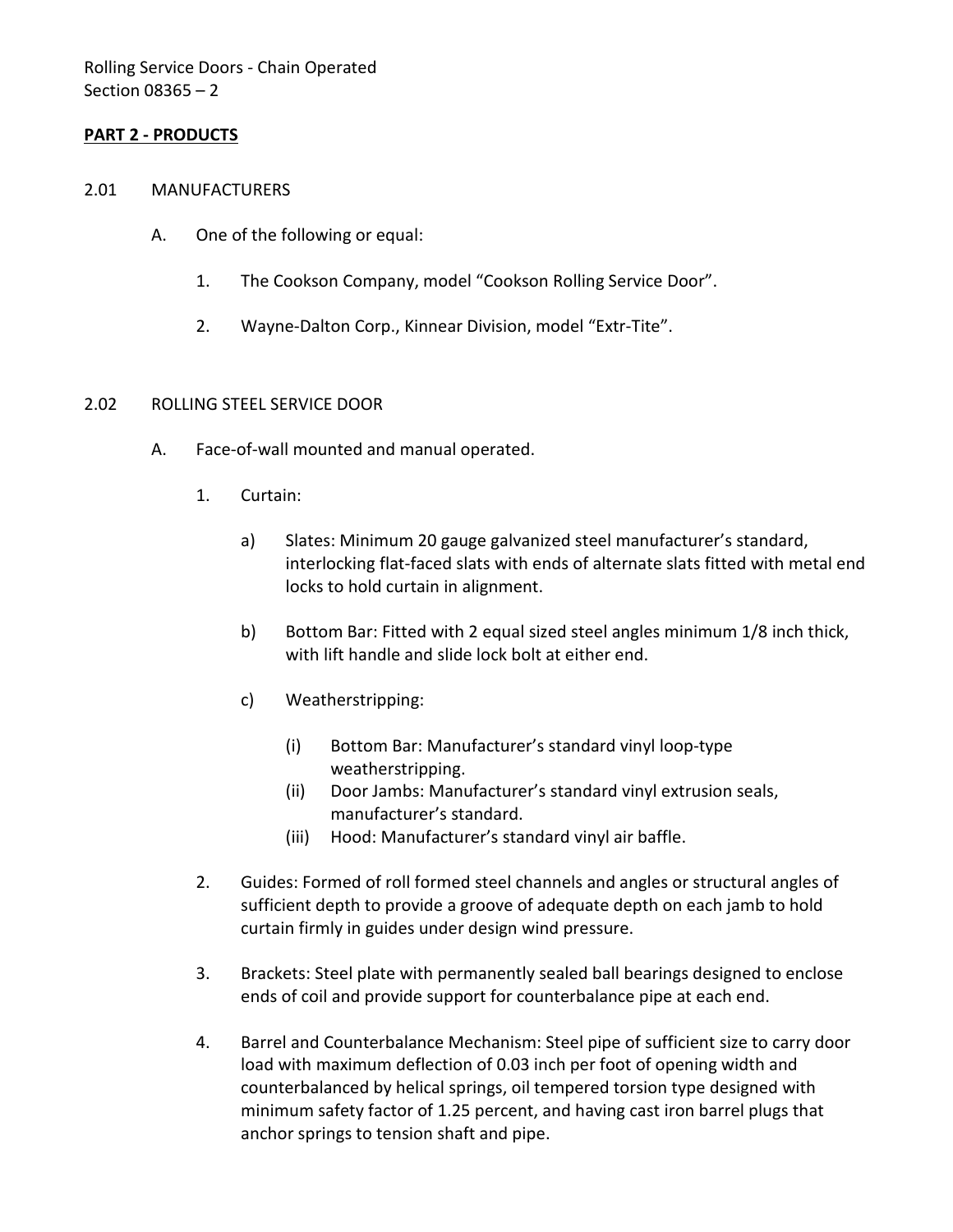- 5. Hood: Fabricated minimum 24 gauge galvanized steel, designed to enclose curtain coil and counterbalance mechanism.
- 6. Chain Operation: Provide direct drive type galvanized chain operation for ease of opening and closing installed door assembly with maximum of 30 pounds of effort and equipped with safety chain clip.

# <span id="page-4-0"></span>**PART 3 - EXECUTION**

# <span id="page-4-1"></span>3.01 INSTALLATION

A. Install work of this Section by authorized representative of manufacturer and in accordance with manufacturer's printed recommendations and reviewed shop drawings. Cooperate fully with work of other trades. Provide completed installation secure and operating freely without bind or stoppage.

# <span id="page-4-2"></span>3.02 TESTING AND ADJUSTMENTS

A. After installation is completed, manufacturer or authorized installer shall perform a complete operating test in the presence of the DISTRICT staff. Correct all defects disclosed in the testing and make all necessary final adjustments of the door and operating equipment and delivery of the installation in an acceptable operable condition.

#### <span id="page-4-3"></span>3.03 GUARANTEE

A. All work shall be guaranteed for a period of 1 year from date of acceptance by DISTRICT.

# **END OF SECTION 08365**